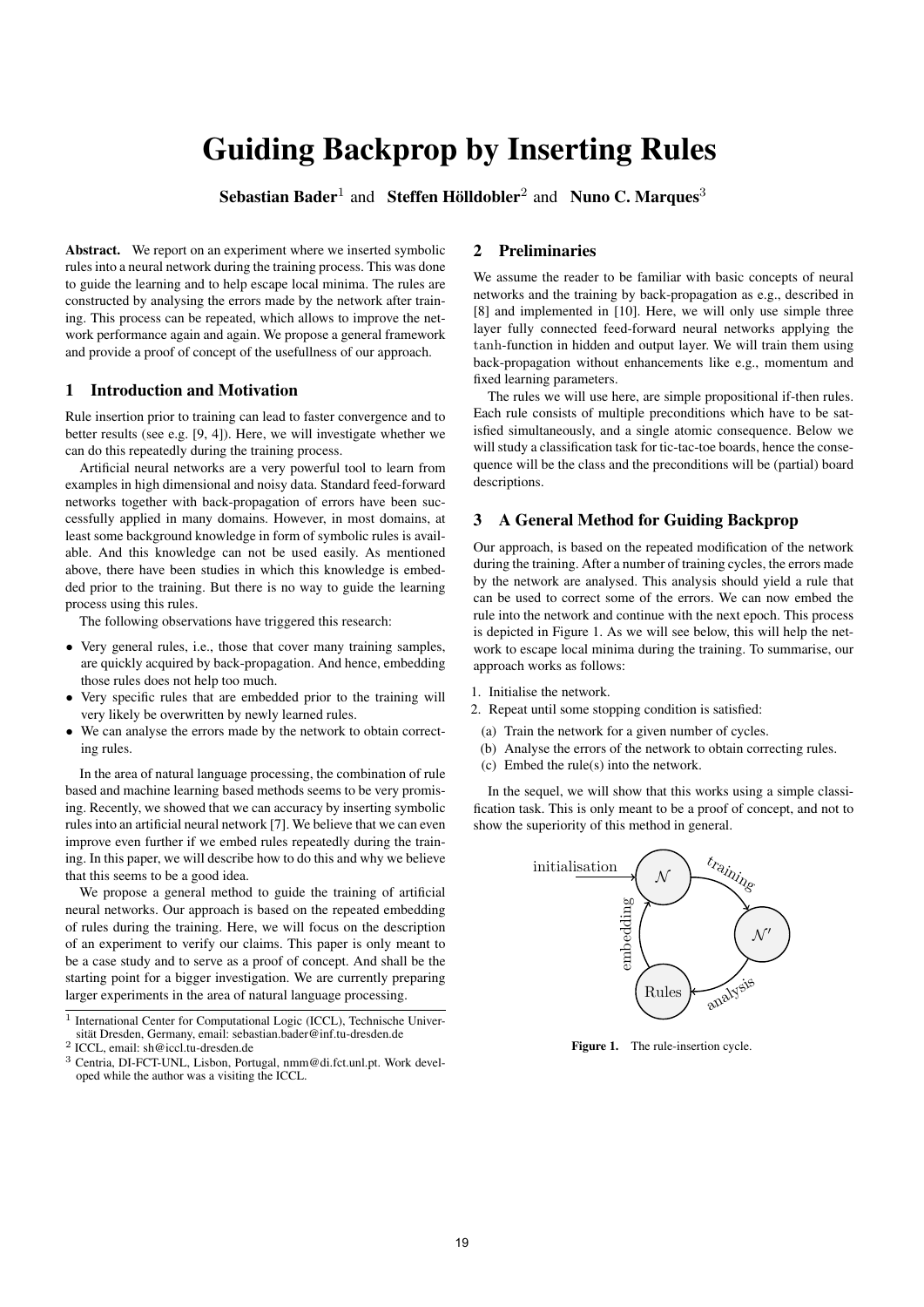# 4 The "Tic-Tac-Toe" Classification Task

We used the "Tic-Tac-Toe Endgame Data Set" of the UCI Machine Learning Repository [1] for our experiments described below. The data set contains all 958 possible board configurations that can be reached while playing Tic-Tac-Toe starting with player X. Each configuration contains a description of the board and is classified as win or no-win for player X. A player wins the game, if he manages to place 3 of his pieces in a line. The board contains  $3 \times 3$  cells and each cell can be marked by either x or o, or can be blank (b). Possible samples are  $[x, b, o, o, x, o, x, b, x]^+$ ,  $[x, x, o, o, o, x, x, o, x]^$  and  $[x, o, x, o, o, b, x, o, x]$ <sup>-</sup>. The corresponding boards are shown in Figure 2 from left to right. The goal of the task is to decide whether a given board is a win-situation for player X or not.



Figure 2. Three board configurations, showing a win for player X, a draw and a win for player O, i.e., this are one positive and two negative examples.

#### 4.1 A Network to Classify Board States

We used a simple 3-layer feed-forward network with tanh as activation function in all units. It contains  $9 \times 3 = 27$  units in the input layer, that is three for each of the nine position on the board, corresponding to the three possible states. For each of this triples we used an 1-out-of-3 activation schema. If a cell contains for example an "x" the x-unit for this cell will be activated by setting the to output 1, while the o and b-units are set to -1. Initially, the network contains one hidden units and one output unit. A board state is fed into the network by activating the appropriate input units. This activation pattern is propagated through the network and the networks decision can be read from the output unit. If its activation is greater than 0 the network evaluates the board as a win for player X, and as a no-win otherwise. Figure 3 shows the network used in our experiments. We will now continue by detailing the general steps of our method as introduced in Section 3.

Initialising the Network We initialised the network with a single hidden units and all connections as well as the bias of the units were randomised to values between  $-0.2$  and  $0.2$ .

Training the Network The network was trained using standard back-propagation in the SNNSimulator [10]. We used simple backpropagation without any additions. The learning rate was set to  $\eta = 0.1$ . During each epoch we presented all samples 100 times to the network.

Analysis of the Errors to Obtain Correcting Rules After the training, we presented all samples again to the network and compared the networks output to the desired output. All samples where the difference between the computed and the desired output was greater than 0.5 were collected and grouped into positive and negative samples. Depending on whether there have been more errors on positive or on negative samples, we continued with the bigger set. From this set, we constructed a template that is as accurate as possible and at the same time as general as possible. This was done by repeatedly selecting a



Figure 3. A 3-layer fully connected feed-forward network with 27 input (rectangular), 6 hidden (cyclic) and a single output (cyclic) unit to classify Tic-Tac-Toe boards. The 27 input units are arranged like the board itself. Positive connections are shown as solid lines, while negative ones dashed. The width corresponds to the strength and small connections are omitted.

cell and a value such that most erroneous samples agree on this. This is a variant of the "Learn one rule"-algorithm as used in sequential covering algorithms, but considers only one class [8].

The following rule was constructed from 99 wrongly classified sample:  $[b_{13}, b_{3}, o_{23}, x_{43}, x_{34}, x_{70}, o_{7}, b_{1}, b_{1}] \mapsto +$ . The subscripts show the percentage of the 99 samples which agree on the value. E.g., 13% of those samples had an empty upper left corner and 34% an x in the centre. We constructed the rule template by ignoring all entries with a support  $< 20\%$ . This resulted in the following template  $[?,?, \mathsf{o}, \mathsf{x}, \mathsf{x}, \mathsf{x}, ?, ?] \mapsto +$ , which actually covers 38 of the samples.

Embedding Rules into the Network The rules constructed above, are embedded into the network following the general ideas of the *Core Method* as specified in [5], [4] and [3]. A new hidden unit is inserted into the network and the connections and the bias are set up such that this unit becomes active if and only if the input of the network coincides with the rules precondition.

Let us use the rule  $[?,?,\mathsf{o},\mathsf{x},\mathsf{x},\mathsf{x},?,?,?] \mapsto +$  to exemplify the idea. For all entries different from ?, a connection with weight  $\omega$ from the input unit corresponding to the value and connections with weight  $-\omega$  from the other two units are created. E.g., the x-unit for the central cell is connected to the new hidden unit with weight  $\omega$ , while the corresponding o and b-units are connected with weight  $-\omega$ . All connections from input units for cells marked ? in the template have been initialised to 0.0. And the connection to the output unit has been set to  $\omega$  for positive rules and to  $-\omega$  otherwise. The result is shown in Figure 4. Finally, all connections have been slightly disturbed by adding some small random noise from  $[-0.05, 0.05]$ . In the experiments described below we used different values for  $\omega$ .



**Figure 4.** The embedding of the rule  $[?,?,\mathsf{o},\mathsf{x},\mathsf{x},\mathsf{x},?,?,?] \mapsto +$ . Connections are depicted as described in Figure 3.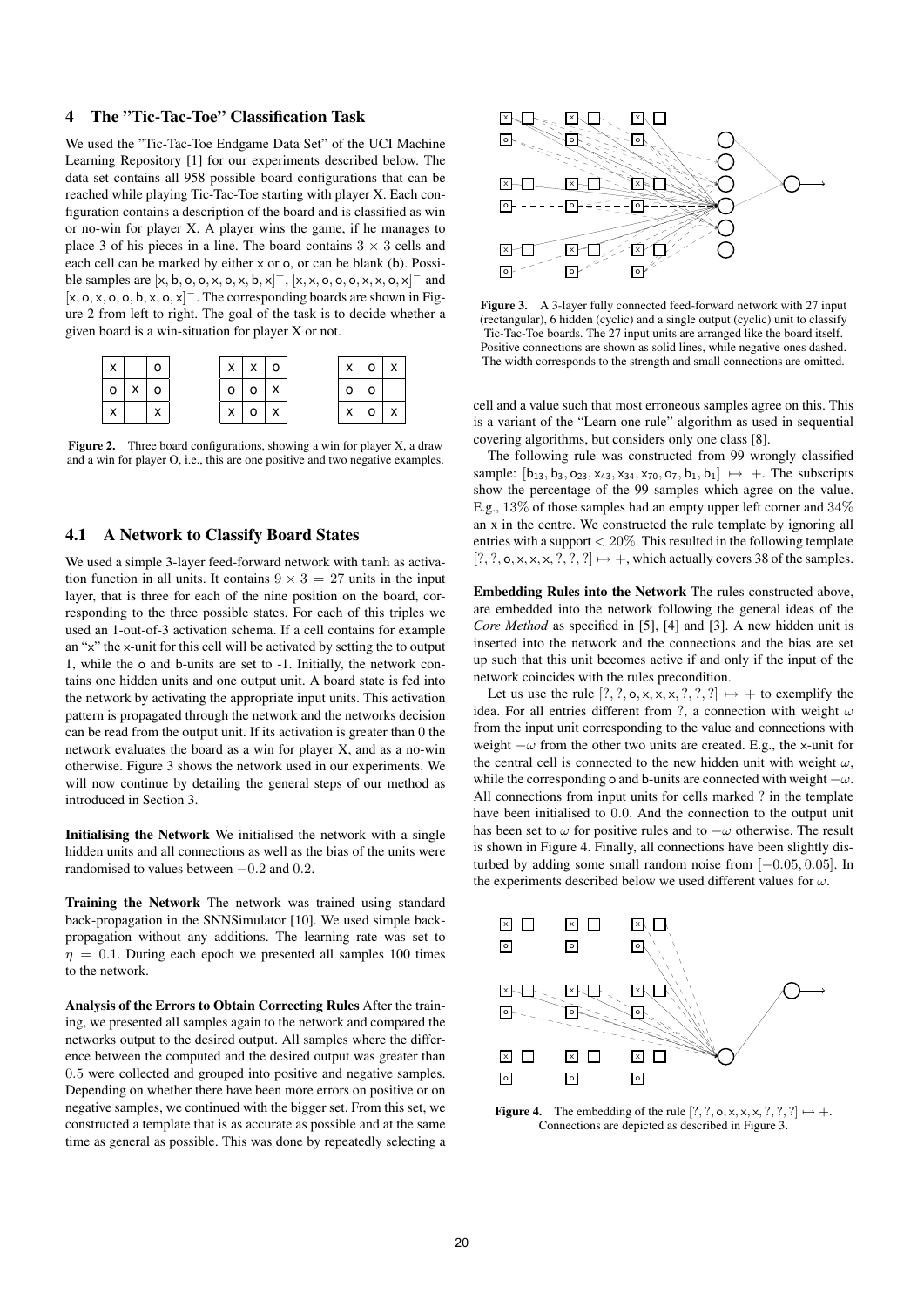### 4.2 Experimental Evaluation

We performed several experiments to evaluate our method, varying the parameter  $\omega$ . We used  $\omega \in \{0.0, 0.5, 1.0, 2.0, 5.0\}$ . By setting it to 0.0, we can emulate the simple addition of a free hidden unit during the training, i.e., the new unit will be initialised randomly. Therefore, this case should be the baseline for our experiments. Small values would only push the network slightly into the direction of a rule, while a value of 5.0 would strongly enforce the rule. In particular, if a rule was embedded with  $\omega = 5.0$ , then as soon as the corresponding hidden unit became active it's output will very likely dominated the sum of the outputs of the other hidden unit. This is due to the fact that its activation of approximately 1.0 is propagated through a connection with a weight of 5.0 or −5.0 to the output unit. Therefore, the output unit will usually simply follow the rule. Consequently, as a rule of thumb, only rules where one is absolutely certain should be embedded with very large  $\omega$ .

Figure 5 shows the result of the experiment. It shows the mean squared error over the time for the different settings of  $\omega$ . For each value, we repeated the experiment 50 times and showed the averages. It also shows a zoom into the lower right corner, i.e., into the final cycles. Here, not only the averages, but also the standard deviation is shown. There are a few points to notice in those plots, which will be discussed in more detail below:

- For  $\omega = 0$  the network stops to improve at some point, even if units are added.
- For  $\omega > 0$  the network outperforms the network where  $\omega$  was set to 0 in the later cycles.
- For  $\omega = 5$  the network did not learn very well.

Due to local minima in the error surface, back-propagation can get stuck in non-optimal solutions. Usually this is the case if there are only errors on few samples, because back-propagation follows in principle the majority vote. This also happens in our experiments. For  $\omega = 0$ , the network fails to improve further and remains at the 0.01level. Our method, proposed here, can help to solve this problem by inserting a unit which covers those few samples. Thus, we allow back-propagation to jump to better solutions.

The bad performance for  $\omega = 5$ , is due to the above mentioned fact about big values for  $\omega$  and the fact that our rules are not necessarily correct. It happened several times in our experiments that the same (only partially correct) rule was embedded again and again. E.g., the rule  $[?,?,x,?,?,?,x,?,?]] \mapsto +$  was embedded, because most of the positive samples on which there were errors agreed on those values. But at the same time there are 42 negative samples with those values. As the network blindly followed the rule, those negative samples are wrongly classified afterwards. During the training phase, the network basically unlearnt the rule but could not improve on the original wrong positive samples. And thus, the same bad rule was embedded again and again. This problem could be solved using e.g., tabu-lists preventing the re-insertion. But we believe that better rule-generation should be used, which construct only valid rules.

There is another finding in our experiments which is worth to be mentioned. E.g., the rule discussed in Section 4.1, covers only 38 samples, but the number of errors of the network on the training data went down from 99 to 26, i.e., inserting the rule apparently helped to better classify 73 samples. We think this is due to the better starting point provided by the insertion of the rule, that helps the network to correct errors more efficiently. This effect will be subject to further studies because it seems to improve the performance to a level which cannot be achieved by symbolic or connectionist learning alone.

#### 5 Conclusions and Further Work

We presented a first experiment to support our claim that we can positively influence the training process of a feed-forward neural network by incorporating knowledge in the form of rules into the training process. Thus, we make a first attempt to solve the challengeproblem number 4 mentioned in [2], i.e., the improvement of established learning algorithms by using symbolic rules. Here, the rules were obtained from wrongly classified examples after an epoch of training the network using back-propagation.

One of the main problems was to find good rules. So far, we applied ID3 and C4.5 techniques for rule learning on all available data prior to the training and embedded the rules. On the other hand, we found that artificial neural networks with proper encoding learnt such (very general) rules easily. The main problems are usually related with infrequent data patterns. Therefore, we believe that the analysis of the errors as proposed here is better than an a-priory generation of rules. But the problem of finding good rules remains. In this paper, we used a very naive approach to construct the correcting rules, but more powerful methods like ID3 or others could improve the performance even more [8]. But the method of choice will probably depend a lot on the application domain. And it is actually the point where background knowledge about the domain can be incorporated into the training process. Alternatively, error-analysis and rule creation could be done by a human expert. One should observe that this expert is only required once the network has learnt most of the rules. I.e., the human intervention is done only for the difficult cases and thus the expert does not need to explicitly state the simple rules.

In this work, we did not use separate training and validation sets, because we wanted to study the improvement during learning. But we observed in other experiments, that rule insertion can also lead to better generalisation. But this is again very much dependant on the quality of the rules. If the rules generalise, their embedding will also lead to a better generalisation of the neural network. We will study this problem in our follow-up work on natural language processing in more detail.

We have also found that rule insertion improves results beyond the knowledge directly expressed in rules. Indeed, similarly to work done when trying to improve neural networks by pruning irrelevant weights, rule insertion can also, indirectly help in the task of overriding irrelevant information. We believe this relation should be made clear in further work. Indeed the relevance of magnitude based pruning methods is well known in methods such as the ones related with optimal brain damage [6]. In this sense, we believe that there should be some resemblance between these methods. Therefore, we will investigate the relations with other pruning and growing techniques in the future. This will be done empirically by comparing the performance of different methods, but the general methodology of the core method may even serve as a basis for a theoretical comparison between the different approaches.

We understand that this paper presents only a starting point. But we believe that the methodology presented here can be developed into a full fledged training paradigm that allows to incorporate domain-dependent background knowledge in a concise way. We are currently applying our algorithm to larger data-sets. As pointed out in the beginning, natural language processing problems seem to provide a good challenge where neuro-symbolic integration should be advantageous. As already reported in [7], we can improve the performance of a connectionist Part-of-Speech tagger by inserting using prior to the training. Next, we will study whether we can further imrove it by guiding the training using error-correcting rules as proposed here.